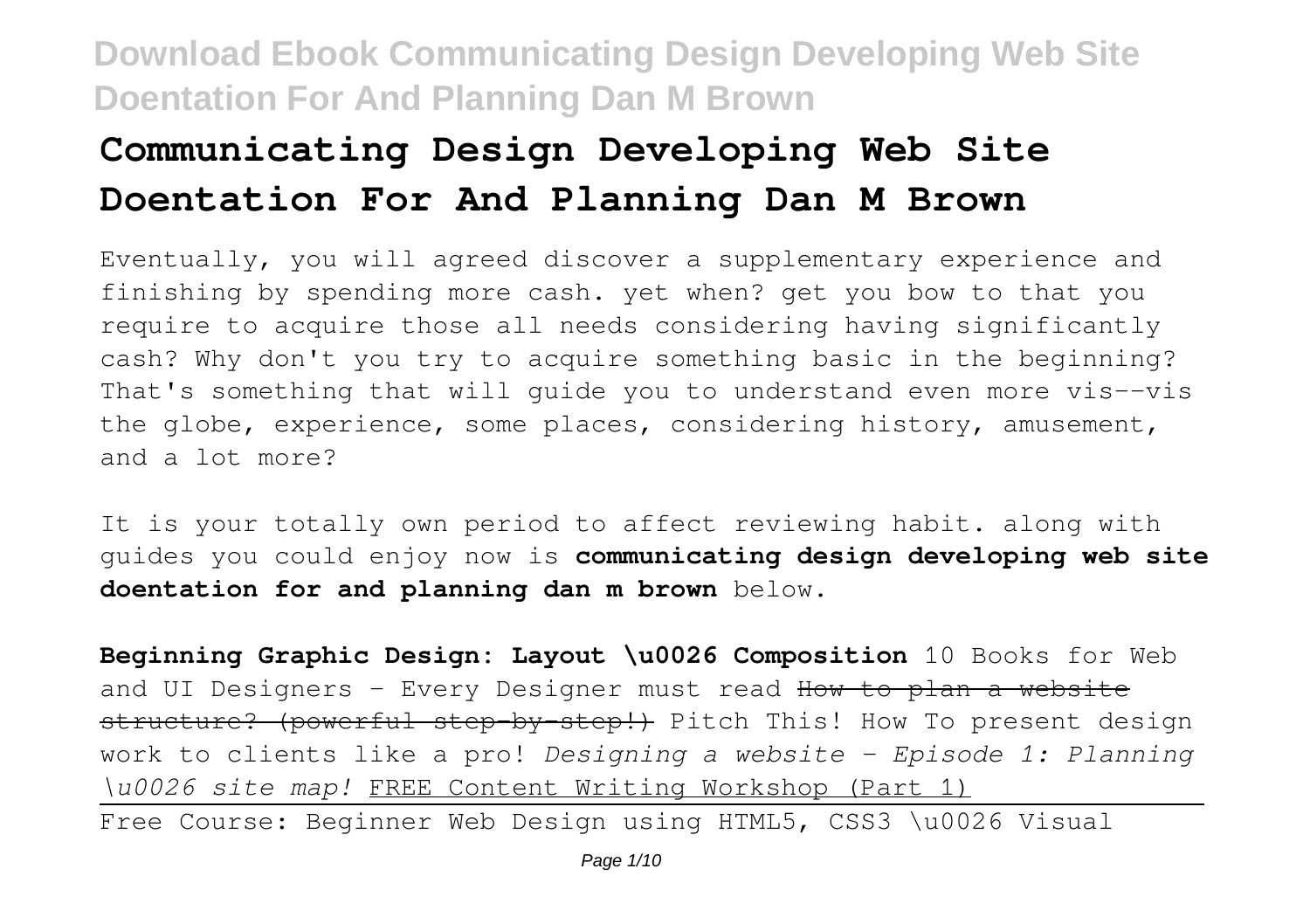Studio CodeMI: 1 of 5 | Watch this Before You Build Your Intranet in SharePoint Online - Modern Intranet Intro to Unit 1: Designing and Planning Web Pages My process for designing and developing features for real, professional client website **APARTMENT ILLEGALLY APPROVED BY KSAC \u0026 NEPA (COURT RULED) Building A Client Website From Scratch – Building A Brand, Episode 8** *I Paid \$100 For a Website on Fiverr | LOOK AT WHAT I GOT* How to Make a Website in 10 mins - Simple \u0026 Easy Simple Tips to IMPROVE your Design *✏️ How To Design A Modern Logo | Start To Finish* 5 Website Design Hints. Web Design Tutorial For Beginners. How To Find Logo Design Ideas SharePoint Online Beginner Prepare for Your Google Interview: Leadership Website Design and Development Process *What Not To Do With A Design Layout Design \u0026 Build A Website Crash Course - The Design* Web Design vs Web Development | What's right for you?

How To Communicate Design - Tom Greever - Innovation City with Venture Cafe St. Louis**How to Organize \u0026 Create Your Website Content** GoDaddy Website Builder Tutorial for Beginners 2020 (Build A Professional Website) Registration Form using JSP + Servlet + JDBC + MySQL Database Example *Think Fast, Talk Smart: Communication Techniques Python for Everybody - Full University Python Course* Communicating Design Developing Web Site Successful web design teams depend on clear communication between Page 2/10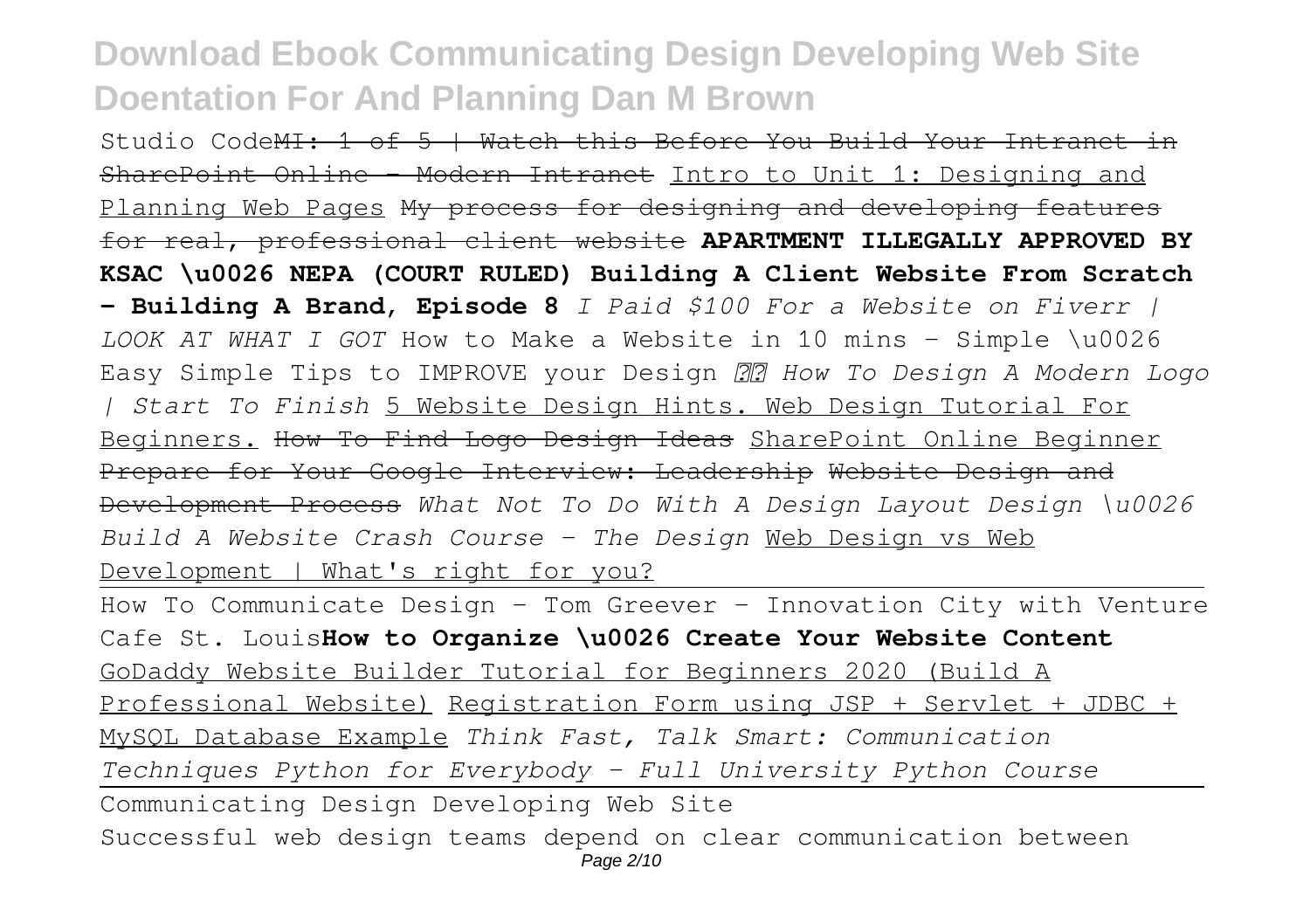developers and their clients--and among members of the development team. Wireframes, site maps, flow charts, and other design diagrams establish a common language so designers and project teams can capture ideas, track progress, and keep their stakeholders informed.

Communicating Design: Developing Web Site Documentation ... Communicating Design: Developing Web Site Documentation for Design and Planning, Mobipocket - Kindle edition by Brown, Dan M.. Download it once and read it on your Kindle device, PC, phones or tablets. Use features like bookmarks, note taking and highlighting while reading Communicating Design: Developing Web Site Documentation for Design and Planning, Mobipocket.

Communicating Design: Developing Web Site Documentation ... Communicating Design: Developing Web Site Documentation for Design and Planning by Dan M. Brown. Goodreads helps you keep track of books you want to read. Start by marking "Communicating Design: Developing Web Site Documentation for Design and Planning" as Want to Read: Want to Read. saving….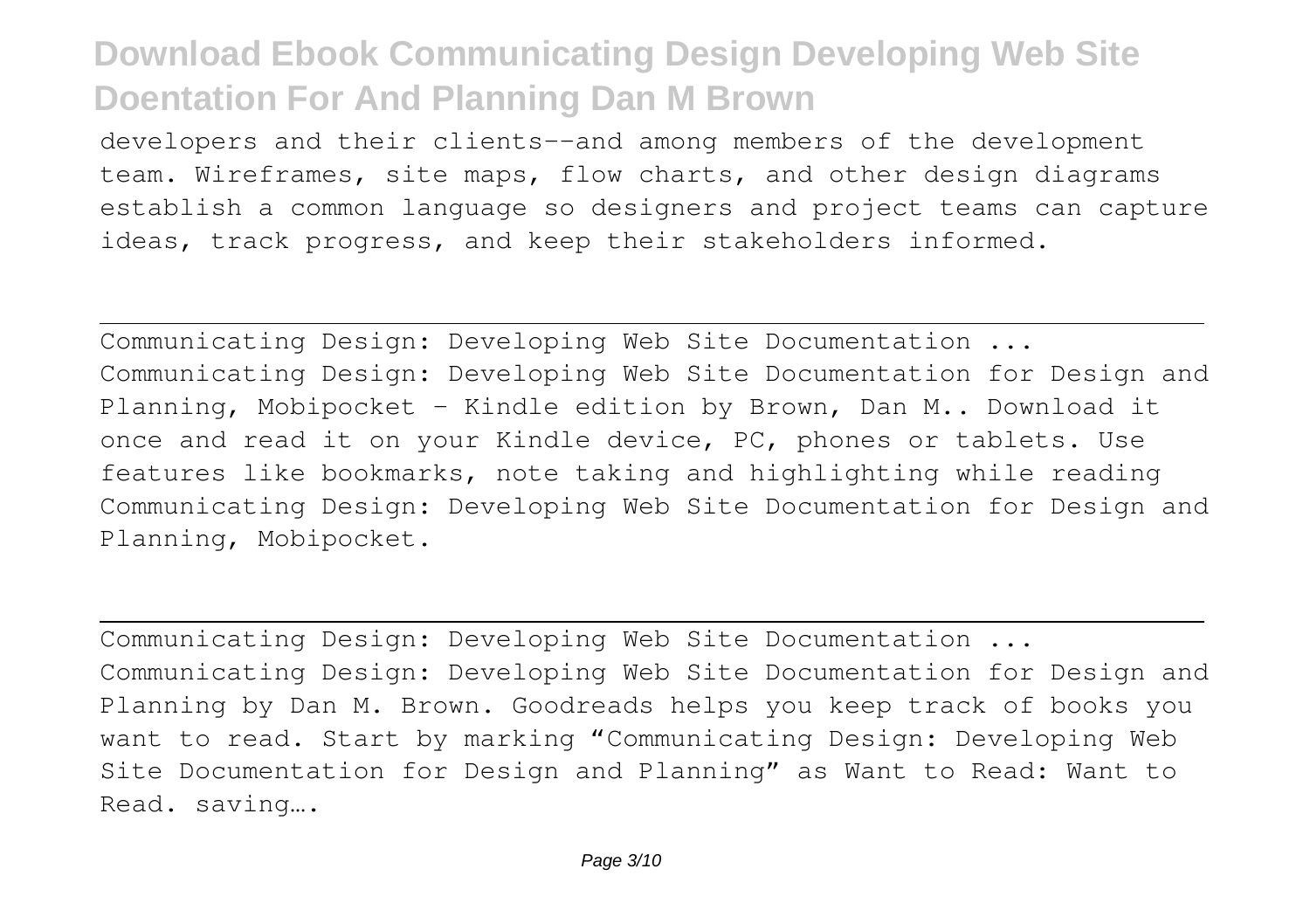Communicating Design: Developing Web Site Documentation ... Communicating Design: Developing Web Site Documentation for Design and Planning About the book. Successful web design teams depend on clear communication between developers and their clients — and among members of the development team. Wireframes, site maps, flow charts, and other design diagrams establish a common ...

Communicating Design Developing Web Site Documentation For ... Clear And Effective Communication In Web Design 1. Methods of Communication Websites communicate with visitors in a number of different ways. Not all websites take the... 2. Challenges of Creating a Website with Clear Communication In order to build a website that effectively and clearly... 3. What ...

Clear And Effective Communication In Web Design — Smashing ... The 6 Steps of the Website Design Process Step 1: Discover. The Discover phase of the web design process is all about informationgathering. This step is... Step 2: Plan. Just like informationgathering, the planning step of website design is a critical part of Page 4/10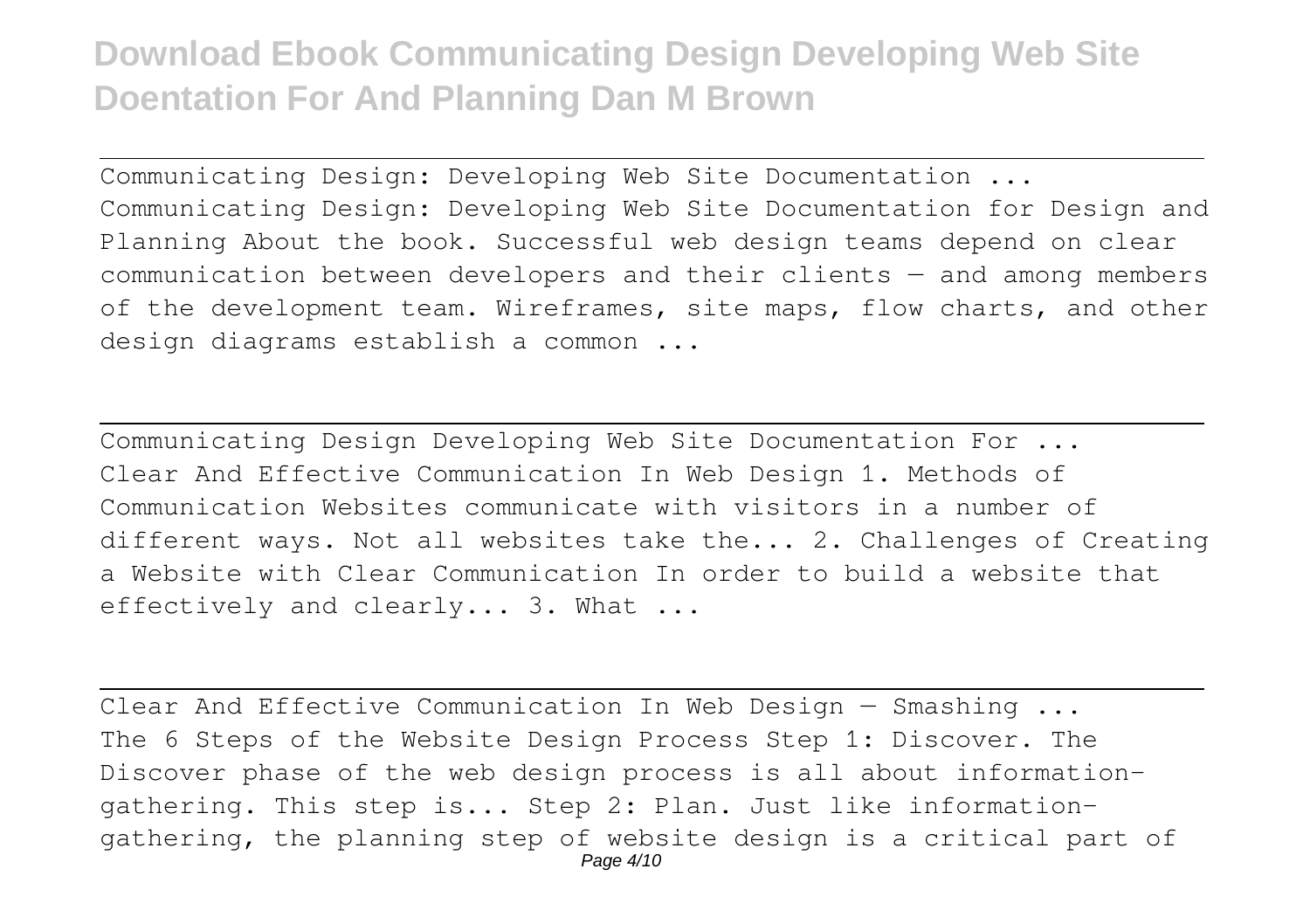launching a new... Step 3: Design. The ...

A 6 Step Website Design Process for Clients A simple homepage design welcomes your audience to your site, tells them what you want them to do next, and allows them to explore your site in more depth. You can add complexity to a simple homepage design, but you don't want to start with a cluttered mess and have to selectively prune it. Always begin with the basics.

31 Effective Homepage Design Examples and Ideas for Your ... On the technical front, a successful web site requires an understanding of front-end web development. This involves writing valid HTML / CSS code that complies to current web standards, maximizing functionality, as well as accessibility for as large an audience as possible.

6 Phases of the Web Site Design / Development Process ... communicating design developing web site documentation for design and planning Oct 14, 2020 Posted By Barbara Cartland Media Publishing TEXT Page 5/10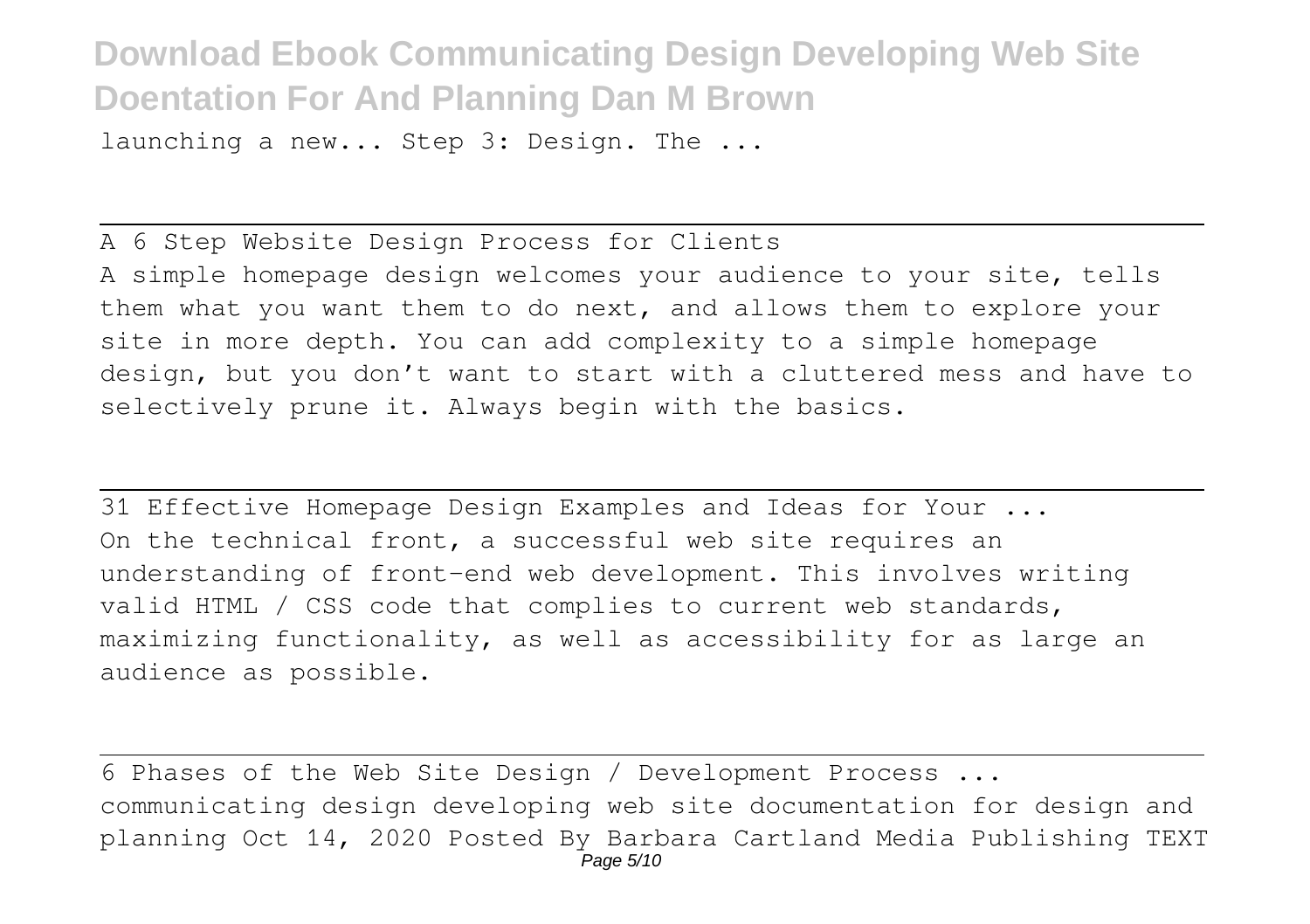ID c78023e5 Online PDF Ebook Epub Library communication between developers and their clients and among members of the development team programming books communicating design pdf wireframes site maps

Communicating Design Developing Web Site Documentation For ... These design principles will definitely help web designers to develop awe-inspiring designs and to enhance the usability of a website. Here is the list of 8-good design principles which will make your website aesthetic, user-friendly, effective, and engaging:

8 Principles of Good Website Design - Astra Effective website design includes making sure your site is easily visible on all different operating systems, browsers, and devices. Flexible, responsive designs are necessary to maximize your conversions. 10. Optimization Station. As with most things in today's digital age, the key to success in web design is constant optimization. You should consistently be testing your website to make sure it is as user-friendly as possible and effectively designed to maximize conversions.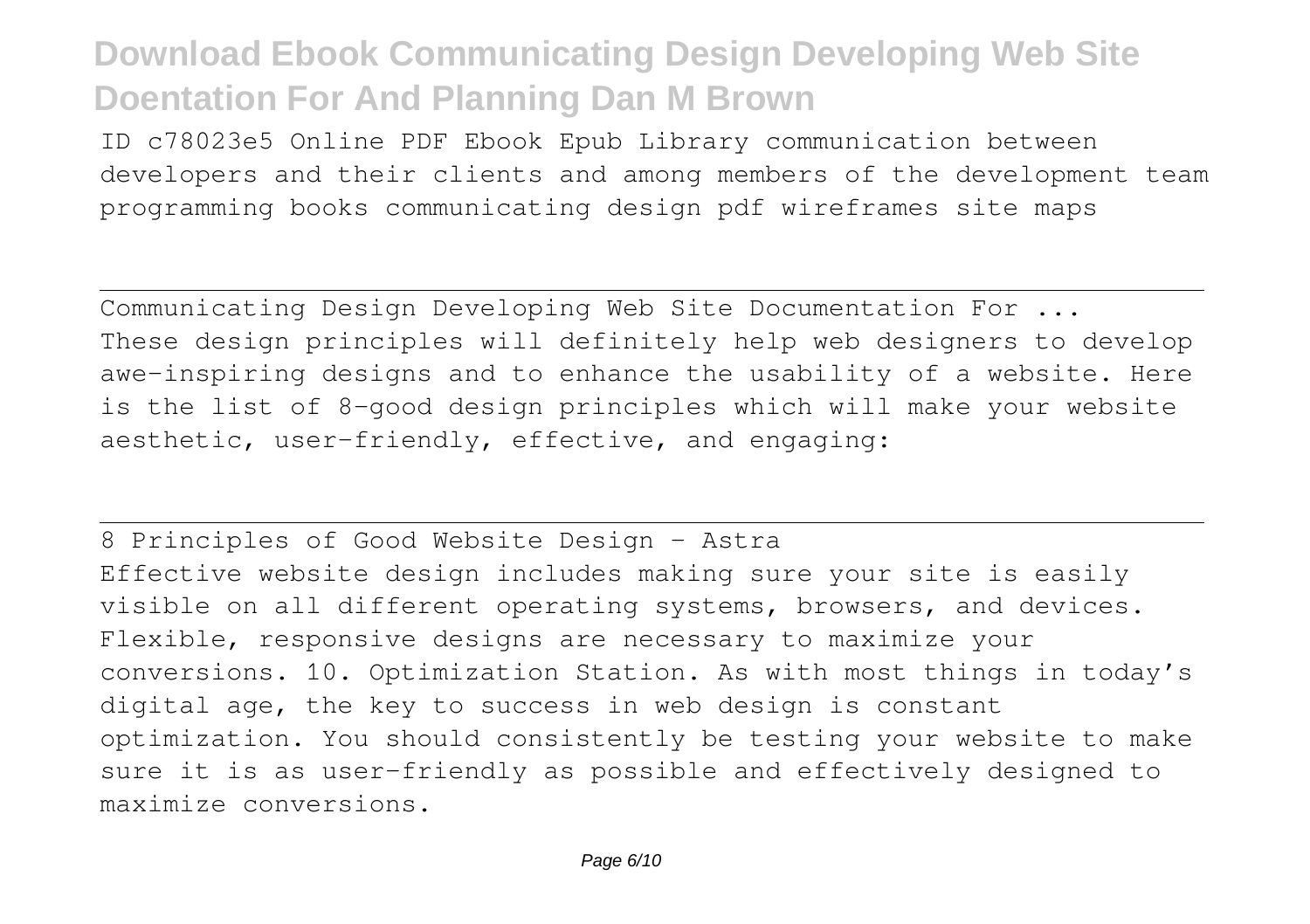11 Important Characteristics of Effective Website Design ... Communicating Design: Developing Web Site Documentation for Design and Planning About the book. Successful web design teams depend on clear communication between developers and their clients — and among members of the development team. Wireframes, site maps, flow charts, and other design diagrams establish a common language so designers and ...

Communicating Design by Dan Brown - Greenonions GoDaddy Website Builder can act as your online hub. The option to link to your Facebook, Twitter, Instagram, Pinterest, LinkedIn and YouTube on your website gives you an advantage in communicating with your visitors. By centrally locating all the links in one place – your new website – you're giving your online visitors a seamless experience.

Website Builder | Create Your Own Website in Minutes GoDaddy Each page of your website needs to have a clear purpose, and to fulfill a specific need for your website users in the most effective way possible. 2. Communication. People on the web tend to want information quickly, so it is important to communicate clearly, and Page 7/10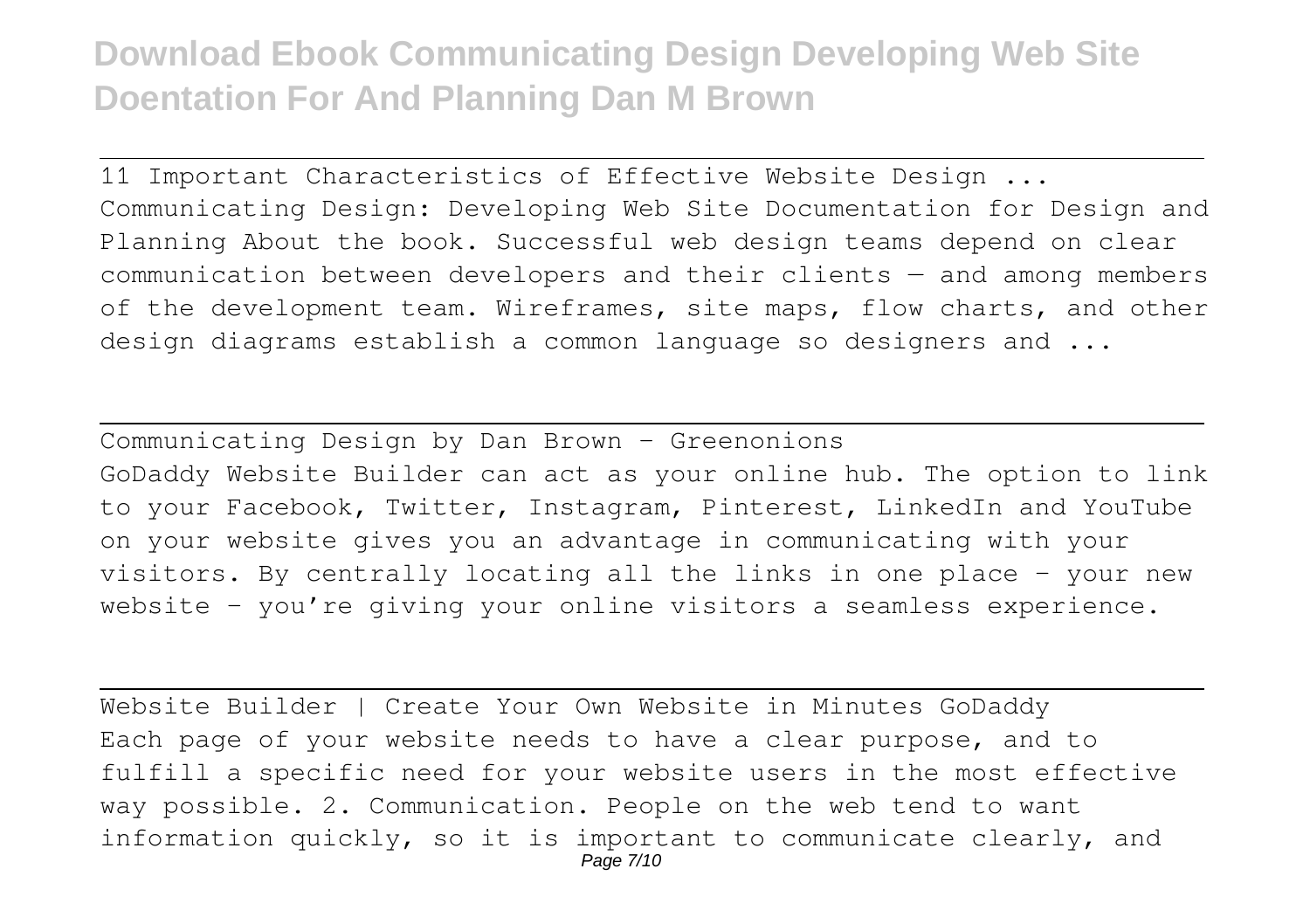make your information easy to read and digest. Some effective tactics to include in your web design include: organising information using headlines and sub headlines, using bullet points instead of long windy sentences, and cutting ...

10 Top Principles of Effective Web Design | Shortie Designs Web design is all about crafting an interface that communicates function, is usable and accessible and exudes the right emotion and feeling. Effective Web design needs all of these elements to be in tune with the goals of your website and in sync with the organizational objectives behind the website.

Strategic Design: 6 Steps For Building Successful Websites ... Before undertaking the website build individuals and/or businesses should set clear goals for their website, identify the target audience with whom they want to communicate, set a call-to-action to ensure website visitors take the action you want them to, think through site navigation to ensure visitors know where to go and how to get there, and establish a list of keywords to help with SEO.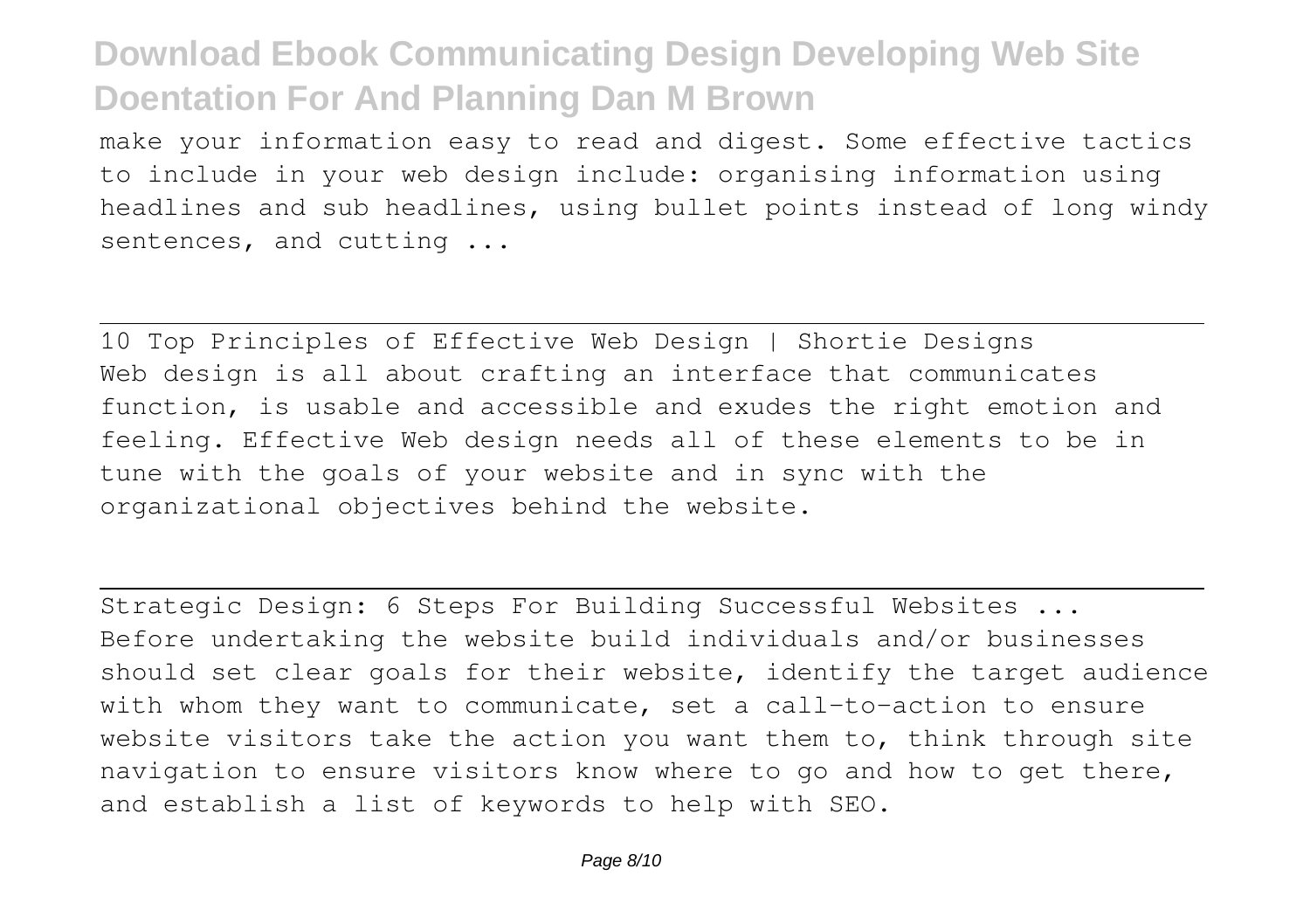Website Planning & Developing Your Website Blueprint How To Design a Website in 8 Simple Steps. Designing your own website. Seems daunting, doesn't it? Well, fear not. Our guide will show you how anyone can build a website – with just a few pointers!. A lot of folks think that if you want to design a great website, you need to be some Silicon Valley whizz-kid or have state-of-the-art tools.

How to Design a Website | 8 Easy-to-Follow Steps Despite conventional wisdom, the core part of website development and design is not necessary for the coding process. Indeed, such technologies as HTML, CSS, and JavaScript give the web we know its shape and define the way we interact with the information.

Communicating Design Communicating Design Web Site Design is Communication Design Communicating the User Experience Advances in Design and Digital Communication White Space Is Not Your Enemy Designing for the Digital Age Design Justice Articulating Design Decisions This Is Service Design Doing Head First Web Design Web Site